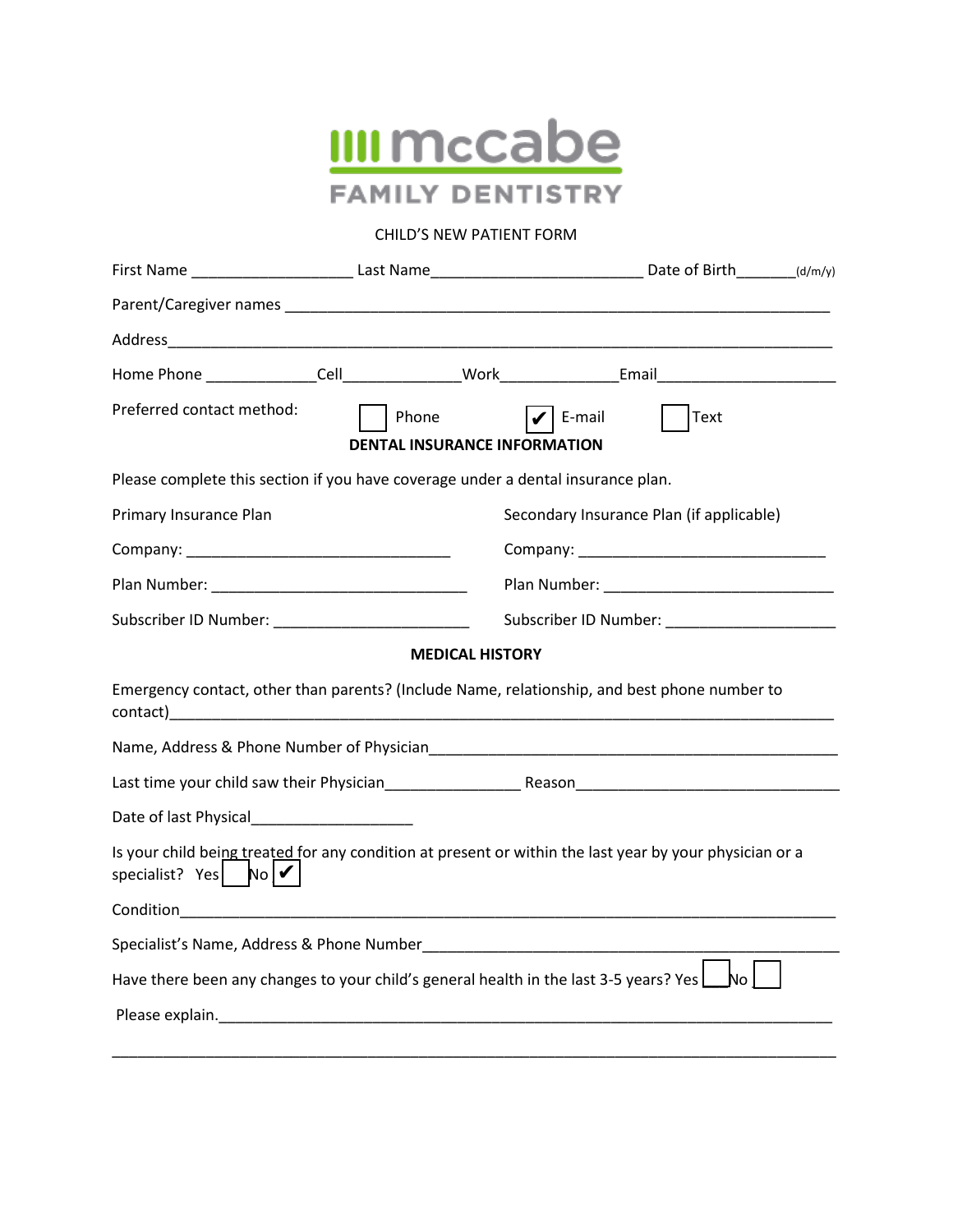| Has your child had any surgeries or hospitalization in the last 3-5 years? Yes<br>No.                                                                        |
|--------------------------------------------------------------------------------------------------------------------------------------------------------------|
|                                                                                                                                                              |
| Please list all medications, non-prescription medications, herbal supplements or vitamins you are<br>currently taking - please include dosage and frequency. |
|                                                                                                                                                              |
|                                                                                                                                                              |
| Does your child have any allergies or adverse reactions to medications, latex, food, etc.? Yes<br><b>I</b> No                                                |
|                                                                                                                                                              |
|                                                                                                                                                              |
| Has your child ever been diagnosed with cancer? Yes   No                                                                                                     |
|                                                                                                                                                              |
| Has your child had chemotherapy? Yes No                                                                                                                      |
| Please indicate date of last treatment.                                                                                                                      |
| Has your child had radiation therapy? Yes $\Box$ No                                                                                                          |
|                                                                                                                                                              |
| Has your child ever been instructed to take antibiotics prior to a dental visit? Yes                                                                         |
| Please indicate reason.                                                                                                                                      |

Please indicate if your child has had or currently has any of the following conditions. Please include details.

| Condition                     | <b>Never</b> | Currently | History of | Date of last incident and details of |
|-------------------------------|--------------|-----------|------------|--------------------------------------|
|                               | Had          | Have      |            | medications/treatment required       |
| Heart disease: Heart          |              |           |            |                                      |
| attack, heart failure,        |              |           |            |                                      |
| chest pain (specify)          |              |           |            |                                      |
| Congenital heart defect       |              |           |            |                                      |
| or heart murmur               |              |           |            |                                      |
| (specify)                     |              |           |            |                                      |
| <b>Heart Valve</b>            |              |           |            |                                      |
| concerns/Artificial valves    |              |           |            |                                      |
| (indicate date placed)        |              |           |            |                                      |
| <b>Infective Endocarditis</b> |              |           |            |                                      |
| Anemia                        |              |           |            |                                      |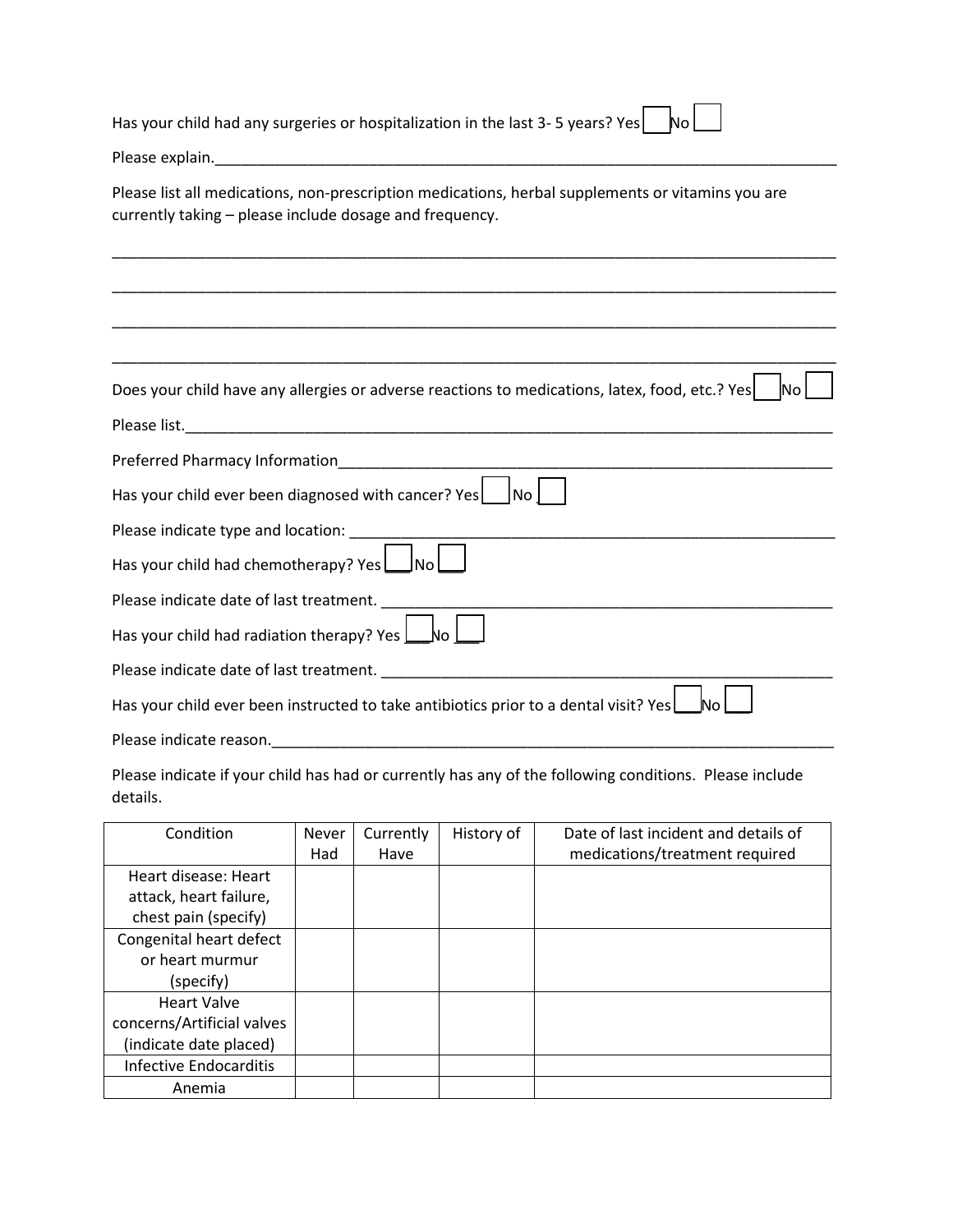| Conditio                  | Never | Currently | History of | Date of last incident and details of |
|---------------------------|-------|-----------|------------|--------------------------------------|
|                           | Had   | Have      |            | medications/treatment required       |
| Blood disorder (specify)  |       |           |            |                                      |
| Prolonged bleeding,       |       |           |            |                                      |
| bruising easily, slow     |       |           |            |                                      |
| healing (specify)         |       |           |            |                                      |
| Auto-immune               |       |           |            |                                      |
| conditions: (ex. Lupus)   |       |           |            |                                      |
| (specify)                 |       |           |            |                                      |
| Cancer (specify)          |       |           |            |                                      |
|                           |       |           |            |                                      |
| Lung disease:             |       |           |            |                                      |
| Tuberculosis,             |       |           |            |                                      |
| Emphysema, bronchitis,    |       |           |            |                                      |
| pneumonia (specify)       |       |           |            |                                      |
| Asthma or shortness of    |       |           |            |                                      |
| breath (specify)          |       |           |            |                                      |
| Sinus problems, hay       |       |           |            |                                      |
| fever or seasonal         |       |           |            |                                      |
| allergies (specify)       |       |           |            |                                      |
| Diabetes: type I, type II |       |           |            |                                      |
| (specify)                 |       |           |            |                                      |
| Controlled? Yes/No        |       |           |            |                                      |
| Thyroid disease:          |       |           |            |                                      |
| hyperthyroidism,          |       |           |            |                                      |
| hypothyroidism,           |       |           |            |                                      |
| (specify)                 |       |           |            |                                      |
| Liver diseases            |       |           |            |                                      |
| (jaundice, Hepatitis,     |       |           |            |                                      |
| etc.) (specify)           |       |           |            |                                      |
|                           |       |           |            |                                      |
| <b>Bone diseases</b>      |       |           |            |                                      |
| Kidney disease            |       |           |            |                                      |
| Organ transplant          |       |           |            |                                      |
| Oral Herpes, cold sores,  |       |           |            |                                      |
| (specify)                 |       |           |            |                                      |
| Eye disease: glaucoma,    |       |           |            |                                      |
| cataracts, blindness      |       |           |            |                                      |
| (specify)                 |       |           |            |                                      |
| Do they wear contacts     |       |           |            |                                      |
| lenses or hearing aids    |       |           |            |                                      |
| (specify)                 |       |           |            |                                      |
| Rheumatic fever,          |       |           |            |                                      |
| cerebral palsy, multiple  |       |           |            |                                      |
| sclerosis, Parkinson's    |       |           |            |                                      |
| disease (specify)         |       |           |            |                                      |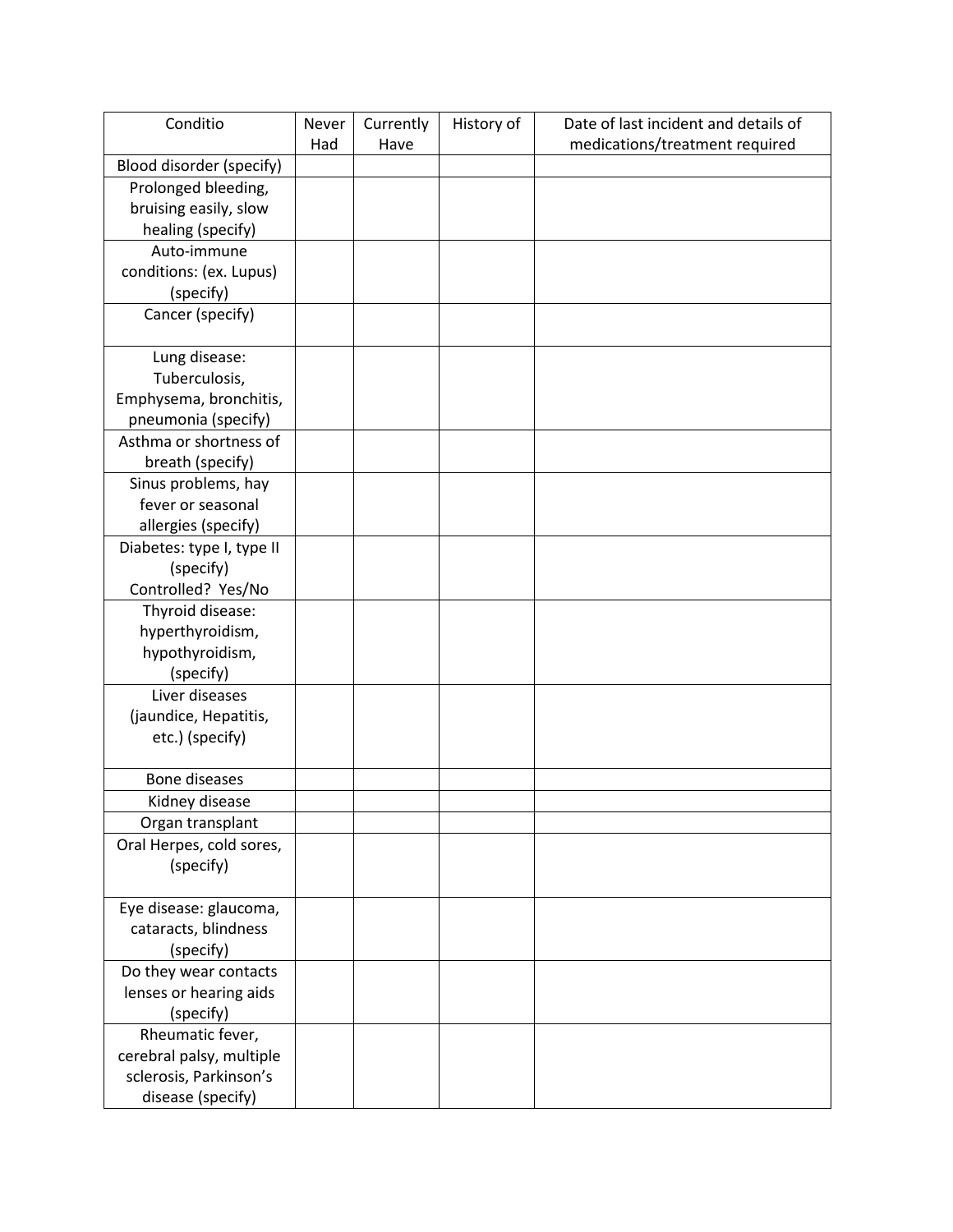| Condition                 | <b>Never</b> | Currently | History of | Date of last incident and details of |
|---------------------------|--------------|-----------|------------|--------------------------------------|
|                           | Had          | Have      |            | medications/treatment required       |
| Epilepsy, seizures,       |              |           |            |                                      |
| chronic exhaustion or     |              |           |            |                                      |
| fainting spells (specify) |              |           |            |                                      |
| Paralysis                 |              |           |            |                                      |
| ADD/ADHD, Autism          |              |           |            |                                      |
| (specify)                 |              |           |            |                                      |
| Clinical depression,      |              |           |            |                                      |
| anxiety, psychiatric      |              |           |            |                                      |
| treatment (specify)       |              |           |            |                                      |
| Sleep apnea, snoring,     |              |           |            |                                      |
| or difficulty sleeping    |              |           |            |                                      |
| (specify)                 |              |           |            |                                      |

Any other condition that was not mentioned above or anything else you would like us to know about your child?

\_\_\_\_\_\_\_\_\_\_\_\_\_\_\_\_\_\_\_\_\_\_\_\_\_\_\_\_\_\_\_\_\_\_\_\_\_\_\_\_\_\_\_\_\_\_\_\_\_\_\_\_\_\_\_\_\_\_\_\_\_\_\_\_\_\_\_\_\_\_\_\_\_\_\_\_\_\_\_\_\_\_\_\_

\_\_\_\_\_\_\_\_\_\_\_\_\_\_\_\_\_\_\_\_\_\_\_\_\_\_\_\_\_\_\_\_\_\_\_\_\_\_\_\_\_\_\_\_\_\_\_\_\_\_\_\_\_\_\_\_\_\_\_\_\_\_\_\_\_\_\_\_\_\_\_\_\_\_\_\_\_\_\_\_\_\_\_\_

\_\_\_\_\_\_\_\_\_\_\_\_\_\_\_\_\_\_\_\_\_\_\_\_\_\_\_\_\_\_\_\_\_\_\_\_\_\_\_\_\_\_\_\_\_\_\_\_\_\_\_\_\_\_\_\_\_\_\_\_\_\_\_\_\_\_\_\_\_\_\_\_\_\_\_\_\_\_\_\_\_\_\_\_

Where does your child spend the day? (Home, daycare, school etc)

What does your child like to do in their spare time? What are their interests?

## **PATIENT RELEASE**

I, the undersigned, certify that I have provided an accurate and complete medical history and have not knowingly omitted any information. I authorize the dentist and/or their licenced staff to perform diagnostic procedures and treatment as may be necessary for proper dental care.

\_\_\_\_\_\_\_\_\_\_\_\_\_\_\_\_\_\_\_\_\_\_\_\_\_\_\_\_\_\_\_\_\_\_\_\_\_\_\_\_\_ \_\_\_\_\_\_\_\_\_\_\_\_\_\_\_\_\_\_\_\_

Signature Date Date Communications and the Date Date Date Date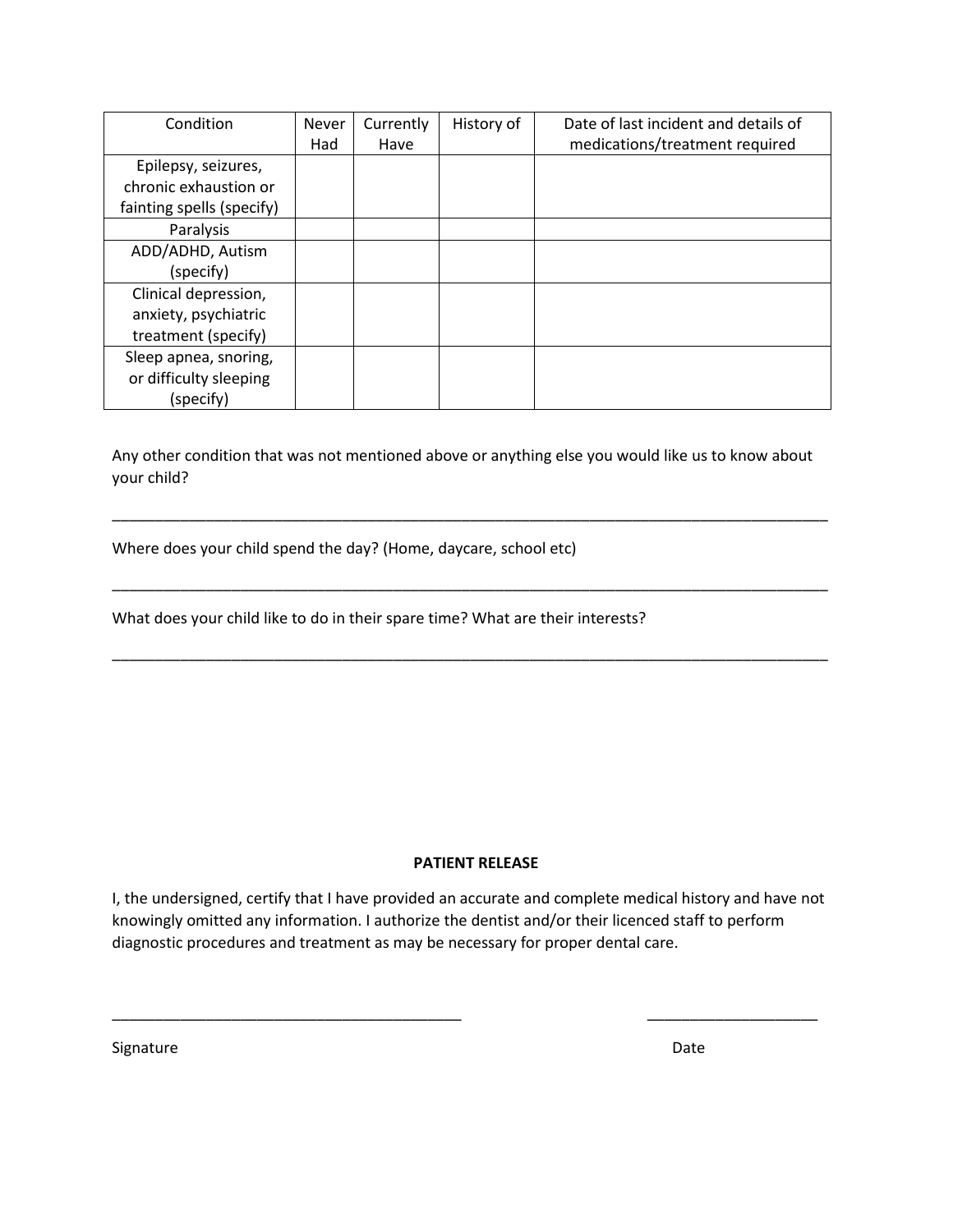## **DENTAL HISTORY**

What brings you to our office? Do you have any immediate dental concerns?

| radiographs (x-rays) taken?                                                                                 | When was your child's last dental visit and what was done? When were the most recent dental                     |
|-------------------------------------------------------------------------------------------------------------|-----------------------------------------------------------------------------------------------------------------|
| My child routinely saw the dentist every<br><b>B</b> months<br>6 months                                     | 12 months   Not routinely<br>$\frac{1}{2}$ months                                                               |
|                                                                                                             | How nervous is your child about dental treatment on a scale of 1 (low) to 10 (high)?                            |
| treatment? Yes<br>No.<br>Please explain:                                                                    | Has your child ever had an unfavourable dental experience or complications as a result of dental                |
| Please indicate any concerns or conditions that apply to your child:<br>Bleeding Gums                       | Jaw Joint Concerns (TMJ/TMD)                                                                                    |
| Bruxism (clenching/grinding)<br>Difficulty with freezing<br>Dry Mouth<br>Gag Reflex<br><b>Gum Recession</b> | Nail Biting or other habits<br>Drthodontics<br>Periodonta/Gum Disease<br>Sensitivity<br>Teeth shifting position |
| What is your child's oral care routine?                                                                     |                                                                                                                 |
| Brushing                                                                                                    | Frequency? x per day                                                                                            |
| Flossing/floss sticks                                                                                       | Frequency? x per day                                                                                            |
| Fluoride toothpaste                                                                                         | Frequency? _______ x per day                                                                                    |

Please indicate what, if any, oral habits your child has. (e.g. thumb sucking, soother, nail biting)

What type and how often is your child snacking? Bottle/Sippy cup at bedtime? Please indicate type of snacks and/or beverages.

\_\_\_\_\_\_\_\_\_\_\_\_\_\_\_\_\_\_\_\_\_\_\_\_\_\_\_\_\_\_\_\_\_\_\_\_\_\_\_\_\_\_\_\_\_\_\_\_\_\_\_\_\_\_\_\_\_\_\_\_\_\_\_\_\_\_\_\_\_\_\_\_\_\_\_\_\_\_\_\_\_\_\_\_\_

\_\_\_\_\_\_\_\_\_\_\_\_\_\_\_\_\_\_\_\_\_\_\_\_\_\_\_\_\_\_\_\_\_\_\_\_\_\_\_\_\_\_\_\_\_\_\_\_\_\_\_\_\_\_\_\_\_\_\_\_\_\_\_\_\_\_\_\_\_\_\_\_\_\_\_\_\_\_\_\_\_\_\_\_\_

\_\_\_\_\_\_\_\_\_\_\_\_\_\_\_\_\_\_\_\_\_\_\_\_\_\_\_\_\_\_\_\_\_\_\_\_\_\_\_\_\_\_\_\_\_\_\_\_\_\_\_\_\_\_\_\_\_\_\_\_\_\_\_\_\_\_\_\_\_\_\_\_\_\_\_\_\_\_\_\_\_\_\_\_\_